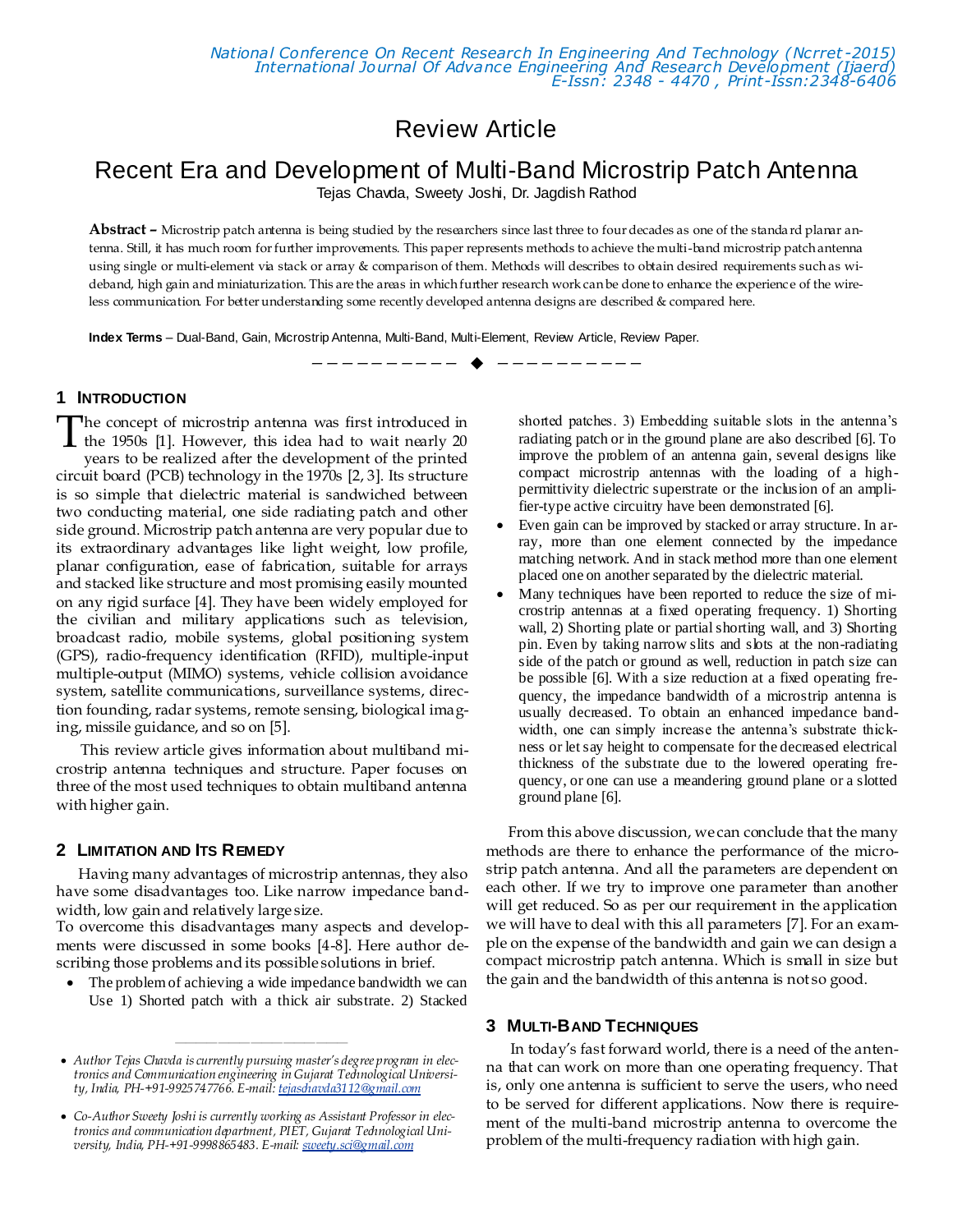There are many such methods by which we can design a multi-band or a multi-frequency antenna which are, 1) Slot, 2) Stub matching, 3) Multi-element (Array) 4) Stacked structure, 5) Shorting pins, 6) Single feed dual-band, 7) Dual feed dualband, 8) Notch loaded, 9) Lumped element loading [8].

From this all methods we will discuss about three most used methods that are Slots, Array and Stacked. A brief idea about these all methods,

- In Slots/Slits loaded design we will make slots of the narrow dimensions at the edge of the patch. Now this will induced a second frequency from the edges of that slots/slits. The main patch will radiate at the lower frequency, and the open circuited slots edges will radiate with the higher frequency. But as we have discussed before that the improvement in one parameter is done to the expense of the other one. Same here, by taking slots/slits we reduce the total surface area of the patch. And by reduced patch area we will not obtain high gain.
- In Array type structure we will eliminate that problem of having low gain. By increasing the surface area of the patch. We will take a combination of the more than one element and connect it to the one single network. For achieving multi-bands as an output we will have to take slits and slots on a single element of the patch. And by combining that elements we will create an array to operate in multi-band with the high gain. To excite this type of the network we have to study the feed network or impedance matching network of the array structure. Here on the expense of the size we will improve the gain of the antenna.
- In Stacked type structure also we will eliminate the problem of the low gain. Similar to the array design, on the expense of the size we will get higher gain. But here instead of the length and width of the antenna, here the height of the antenna will get increase. Practical geometry of this design is, on a grounded substrate well put patches one by one on each other. They will be excited by the mutual coupling.

We will discuss some previously designed multi-band structure by methods explained above.

### **4 COMPARATIVE STUDY**

In microstrip antenna research, researcher try to enhance antenna characteristics by applying different methods on the antenna geometry. Some recent work done using those different methods are presented.

### **4.1 Slot Method**

The slotted method is most popular and simple design methodology of getting multi-band antenna design. In this method we itch slots inside the patch to operate in multi frequency with the advantage of reduced size.



Slot loaded method can be done by using slots and slits. Slits are taken at the edge of the patch and the slot is taken inside the patch. Slits taken at the edge and Slots taken inside the patch resonates at the higher frequency, patch itself resonates at lower frequency [6]. The dimensions of the slots and slits are being taken by the antenna designer of his/her choice. But it has to follow the concept that is slots and slits has to be taken such that the length of the current flowing on the surface of the patch must be increase [6]. If the slots are taken by considering this concept the antenna design will resonates at the multi frequency.



Fig. 2 Four band patch antenna [9]

By this method recently some researchers named Shuo Liu, Shi-Shan Qi, Wen Wu and Da-Gang Fand have introduced a design by taking Alphabetical U type of slots to operate in four band, high gain with linear polarization.

Here, they have taken four asymmetrical U-shaped slots in the single layer rectangular patch. A square shaped length of 50 mm has been taken. Coaxial probe is directly connected to the patch. Air was used as a dielectric medium whose dielectric constant is 1. And the design is simulated on HFSS software.

Design specification of the antenna is given in the table below.

TABLE 1 OPTIMIZED DIMENSIONS OF ANTENNA (MM) [9]

| Parameter | Value | Parameter      | Value |
|-----------|-------|----------------|-------|
|           | 16    | W <sub>2</sub> | 18    |
| 12        | 15    | $W_3$          | 22.5  |
| l٩        | 9.5   | $\mathbf{W}_4$ |       |
| 14        | 10    |                |       |
| 15        | 4.5   | n <sub>2</sub> |       |
| L6        |       | Ωз             |       |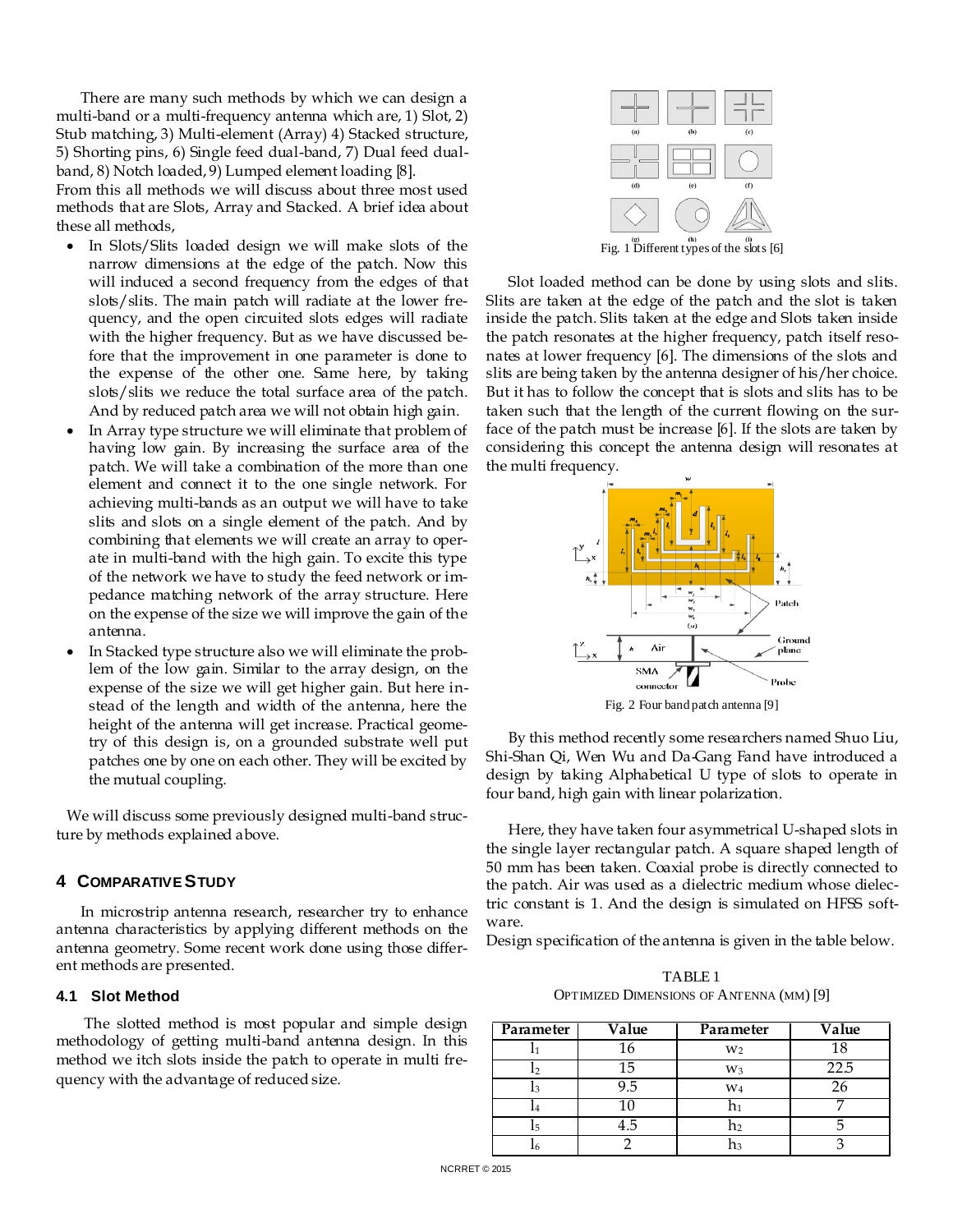|                | 10.8   | n4   |      |
|----------------|--------|------|------|
| 18             | $10\,$ | ٦A)  | 38   |
| m <sub>1</sub> | 1.6    |      | 27.5 |
| m <sub>2</sub> |        |      | 15.5 |
| m <sub>3</sub> |        | Н    |      |
| m <sub>4</sub> |        |      |      |
| $W_1$          | 14.2   | وىـا |      |

The strategy was to first design a U-slot patch antenna with broadband and then introduce the second U-slot to produce a notch at the central frequency, so that the total band can be divided into two sub-bands. Thereafter, the third and the fourth U-slots were introduced to produce two notches at the central frequencies of the two sub-bands so that the subbands can be divided into four bands as required. Like this way they have designed a four band microstip patch antenna with high gain. We have discussed that taking slots will give us the multi frequency operation on the expense of the gain, here higher gain is achieved because they have used air as a substrate. So the dielectric loss is low and we get higher gain compare to other substrate material.

#### **Results**

Simulation and measured results of this antenna design almost similar.

TABLE 2 SIMULATED AND MEASURED IMPEDANCE BANDWIDTH [9]

| Frequency $(GHz)$ | Simulated $(%)$ | <b>Measured</b> $\gamma_0$ |
|-------------------|-----------------|----------------------------|
| 3.35              |                 |                            |
| 3.70              | 3.3             | 33                         |
|                   | +.‴             |                            |
|                   |                 |                            |

All the center frequencies are corresponding to WiMAX and WLAN. Location of the U-slots doesn't affect the frequencies and they were chosen for having the best impedance matching. There are discrepancy between simulated and the measured  $S_{11}$  due to the fabrication and assembly errors.



The measured and the simulated results of the peak gain of the proposed antenna are shown in the figure below.



It can be seen that the measured peak gains of the antenna is 7.6dBi, 8.6dBi, 8.5dBi, and 9.0dBi. To check the effect of the ground size on the antenna gain, they have taken same size of the ground and the patch as well.

#### **4.2 Array Method**

We can improve the performance of the antenna system by using array instead of the single element. We can enhance gain and directivity and some other parameters which are difficult to implement with the single element. Feeding of microstrip array antenna is by series-feed network or corporate feed network.



Fig. 5 Feed to array [10]

For enlarging the size of the antenna without changing the dimensions of the single element will create a bunch of the radiating elements. This new form of the multi-element structure is called array [6].

Each antenna in an array is called an element, it can be anything from simple dipole antenna, monopole antenna, horn antenna or microstrip antennas. Array structure of the microstrip antenna is used to improve the directivity, efficiency and gain. That is because radiation from one element will not give desired results we need to design array to overcome these drawbacks [10].

By applying this some researchers named Sai Ho Yeung, Alejandro García-Lampérez, Tapan Kumar Sarkar and Magdalena Salazar-Palma has designed array antenna which has one driven element which is directly excited by the power source other four elements will get energized by parasitic coupling. Substrate material used has 2.2 dielectric constant with 1.57 mm thickness.

Here, they have proposed two type of the dual-band array design.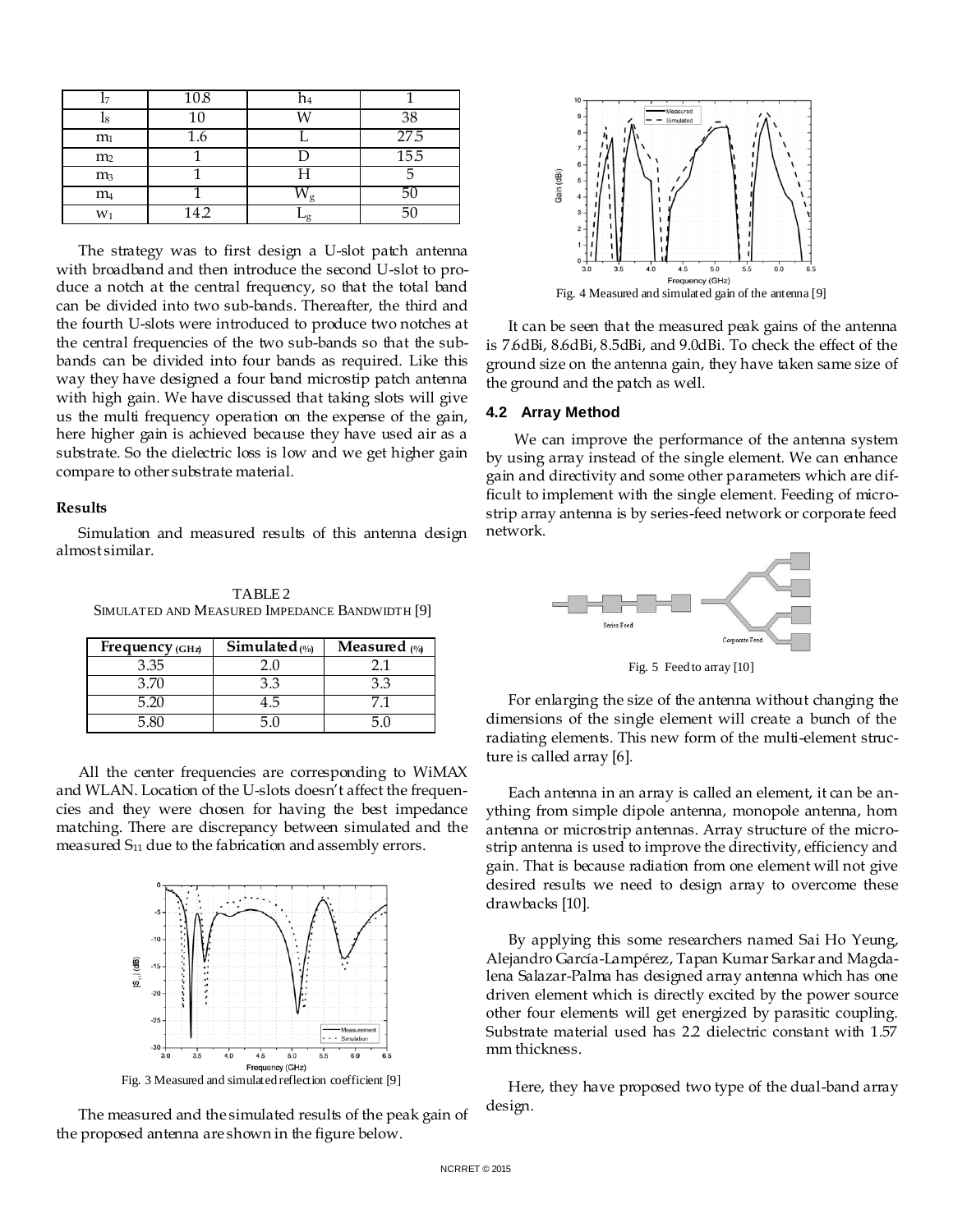## **Type 1**

It has two stubs at the both sides of the rectangular patch to improve the impedance matching. This rectangular center patch is nothing but the driven element. Radiating elements designed in an E-shape are used. E-shape is made up by taking slots, this type of the element can generate more than one frequency.



# **Type 2**

They have reduced the size of the radiating elements. From have taken half of the E-shape resulting in the smaller antenna design.



TABLE 3 OPTIMAL DIMENSIONS FOR THE DUAL-BAND ARRAY TYPE-1 [11]

| Dual-band Array Type-1 |       |  |                |       |  |
|------------------------|-------|--|----------------|-------|--|
| Parameter              | value |  | Parameter      | value |  |
| $C_x$                  | 36.99 |  | $S_{x}$        | 50.20 |  |
| $C_V$                  | 25.57 |  | $S_V$          | 25.18 |  |
| $f_{x}$                | 4.89  |  | $d_{x}$        | 0.25  |  |
| $f_y$                  | 5.00  |  | $d_{\rm v1}$   | 6.02  |  |
| $p_{y}$                | 1.21  |  | $d_{y2}$       | 4.71  |  |
| $W_{S}$                | 3.50  |  | $g_{x}$        | 3.80  |  |
| $l_{\rm s}$            | 25.22 |  | X <sub>1</sub> | 49.20 |  |
| y <sub>1</sub>         | 21.40 |  | $x_2$          | 25.71 |  |
| y2                     | 6.73  |  | $x_3$          | 1.75  |  |

TABLE 4 OPTIMAL DIMENSIONS FOR THE DUAL-BAND ARRAY TYPE-2 [11]

| Dual-band Array Type-2 |       |  |                |       |  |
|------------------------|-------|--|----------------|-------|--|
| Parameter              | value |  | Parameter      | value |  |
| $C_x$                  | 26.87 |  | $S_{X}$        | 29.99 |  |
| $C_V$                  | 24.71 |  | $S_V$          | 29.33 |  |
| $f_{x}$                | 4.89  |  | $d_{x}$        | 0.22  |  |
| $f_{y}$                | 5.00  |  | $d_{\rm v1}$   | 5.95  |  |
| $p_y$                  | 0.96  |  | $d_{y2}$       | 5.32  |  |
| $W_{S}$                | 3.97  |  | $g_{x}$        | 3.67  |  |
| $l_{\rm s}$            | 28.43 |  | X <sub>1</sub> | 29.49 |  |
| y <sub>1</sub>         | 11.31 |  | X <sub>2</sub> | 10.90 |  |
| V2                     | 8.38  |  | $x_3$          | 1.94  |  |

#### **Results**

Simulated and measured return loss of the dual-band arrays are shown in the figure below.



The measured return loss of the type-1 array is better than 10dB between 3.85-3.92 GHz (1.80%) and 5.29-5.38 GHz (1.69%). And for type-2 array it's been between 3.74-3.88 GHz (3.67%) and 5.29-5.45 GHz (2.98%).

Simulated and measured antenna efficiencies are,

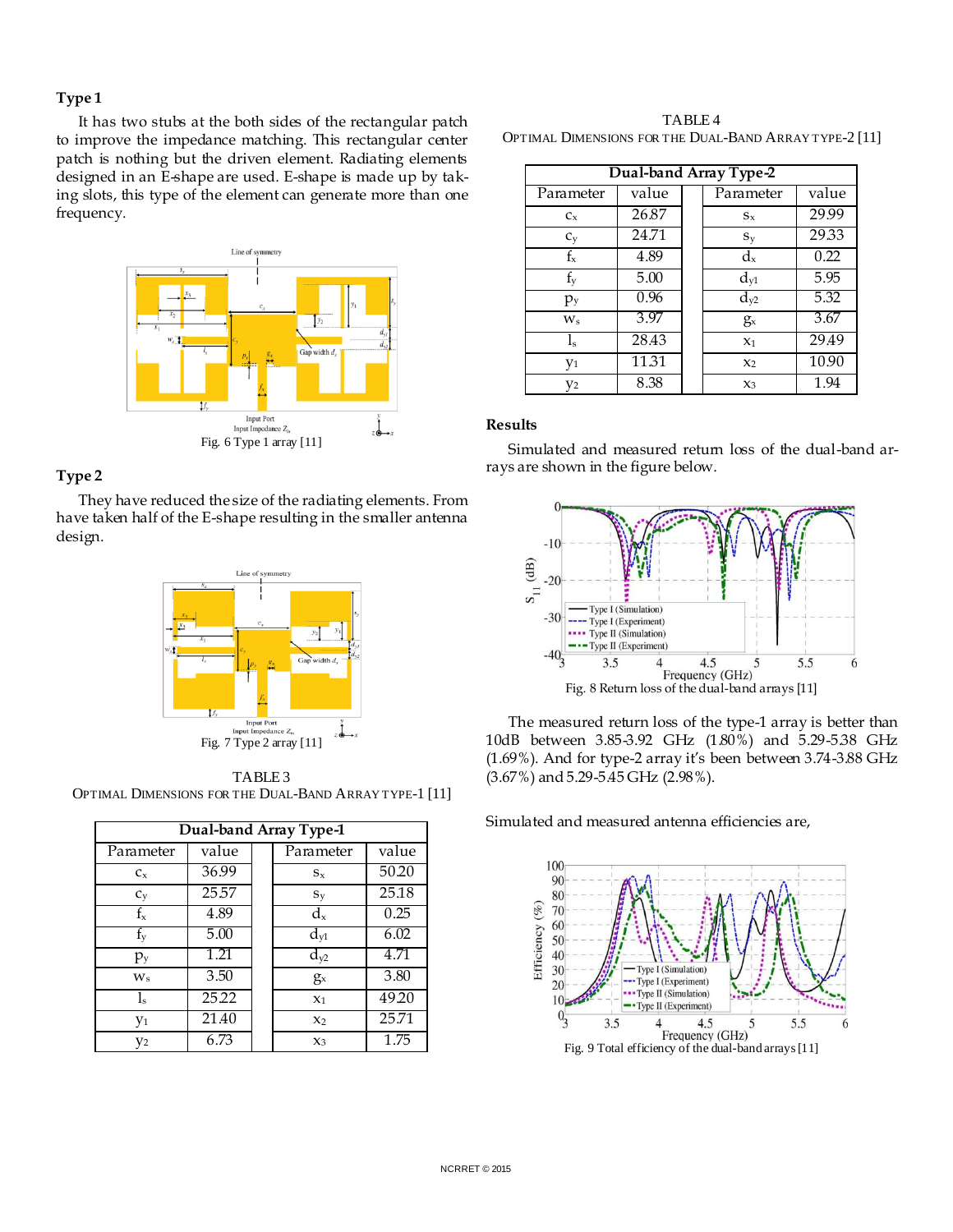TABLE 5 ANTENNA EFFICIENCY FOR DUAL-BAND ARRAYS [11]

| Type-1          |                  |
|-----------------|------------------|
| Frequency (GHz) | Efficiency (%)   |
| 3.89            | 93.              |
| 5.34            | 88.9             |
| Type-2          |                  |
| Frequency (GHz) | Efficiency $(*)$ |
| 3.84            | 85.9             |
| 5.41            | 80.1             |

Simulated and experimental gains are shown in the figure below.



TABLE 6 MEASURED GAIN FOR THE ARRAYS [11]

| Type-1          |              |  |  |  |  |
|-----------------|--------------|--|--|--|--|
| Frequency (GHz) | Gain $(dBi)$ |  |  |  |  |
| 3.84            | 11.39        |  |  |  |  |
| 5.31            | 11.67        |  |  |  |  |
| Type-2          |              |  |  |  |  |
| Frequency (GHz) | Gain $(dBi)$ |  |  |  |  |
| 3.85            | 11.28        |  |  |  |  |
| 5.43            | 10.62        |  |  |  |  |

#### **4.3 Stacked Method**

In this type of method elements are excited by mutual coupling and they are placed above the main patch. Figure shows the different stacked structure.



Fig. 11 Stacked coupling schemes [12]

First three arrangements are basic stacked microstrip patch antenna. Bottom patch is directly fed by the coaxial probe or strip line and it is usually smaller than the top parasitic element. By this method we can improve impedance bandwidth and antenna gain. For enhancing the gain two or more elements are stacked right above the main excited element. It has one drawback that it increases lateral height [12].

By applying this method some researchers named Jimmy Gautam and N. Jayanthi has proposed dual-band stacked patch antenna for WiMAX application works on 3.4 GHz and 5.6 GHz. It has asymmetrical U-slot on lower patch and rectangular patch on upper patch. They have used Rogers Duroid 5880 as a dielectric medium and it has slight different dielectric constant for both upper patch (2.2) and the lower patch (2.22). They have succeed in lengthen the path of the surface current by taking U shaped slot in the conducting element. So resonant frequency may get reduced and size reduction is achieved. Antenna geometry is shown in figure.



Fig. 12 stacked design with lower and upper patch [13]

TABLE 7 DIMENSIONS FOR THE STACKED DESIGN [13]

| Parameters | Value | Parameters | Value             |
|------------|-------|------------|-------------------|
|            | (cm)  |            | (c <sub>m</sub> ) |
| B1         | 19.1  | W1         | 12.7              |
| I 1        | 21.2  | W2         | 1.6               |
| B2         | 14.5  | Α1         | 11.9              |
| L2         | 12.7  | A2         | 8.93              |
| ς1         |       | S2         | 105               |

#### **Results**

Simulated return loss of the proposed design is given in the table.

TABLE 8 SIMULATED RETURN LOSS [13]

| Frequency $(GHz)$ | $511$ (dB) |  |
|-------------------|------------|--|
|                   |            |  |
|                   |            |  |



Fig 13 Return loss of stacked design [13]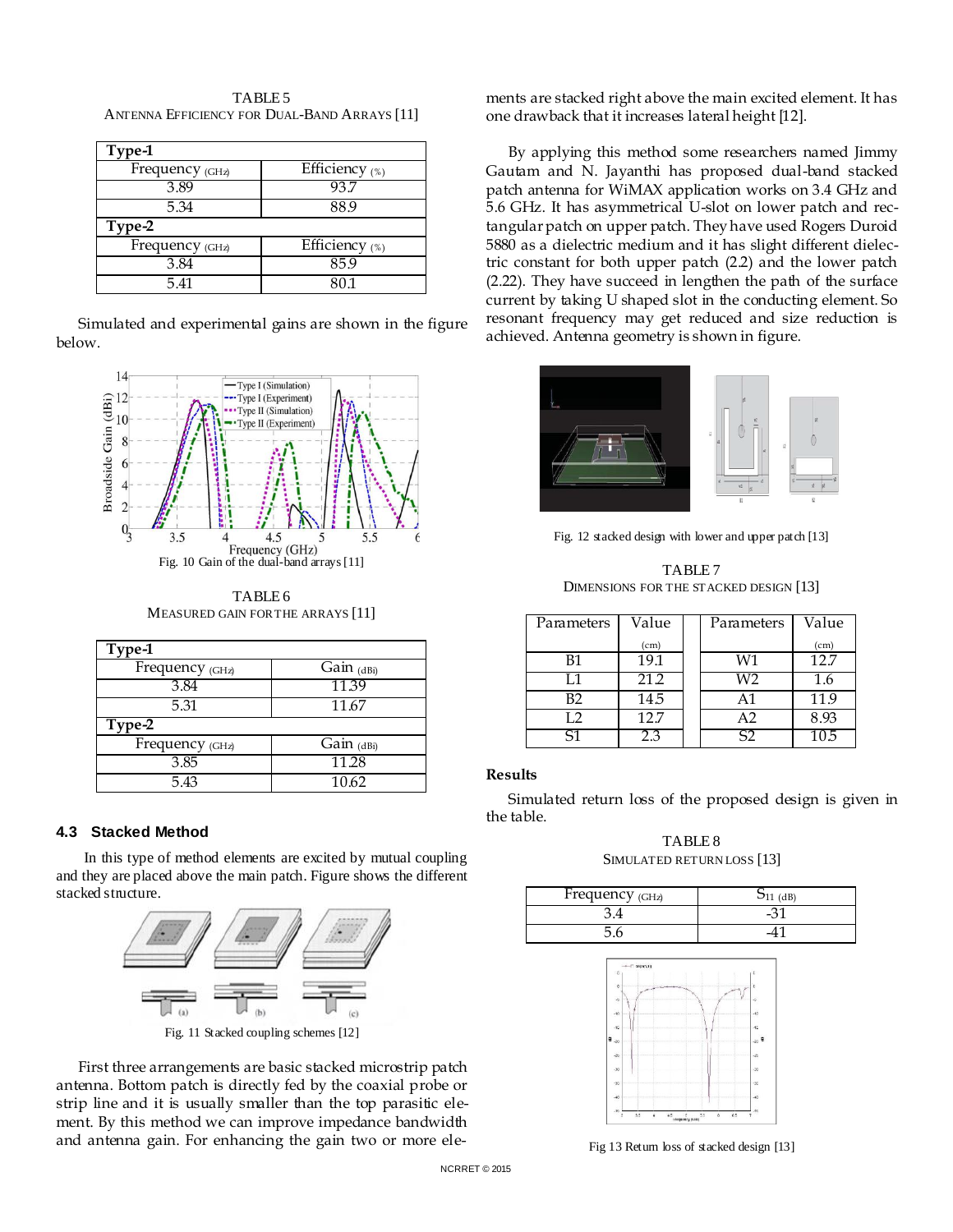Bandwidth with respect to the S11 below -10dB is 146 MHz (4.29%) at the 3.4 GHz and 355 MHz (6.32&) at 5.6 GHz.



Fig. 14 Bandwidth of the stacked design [13]

Antenna efficiency is 83% at the 3.4 GHz and 98% at the 5.6 GHz.



Fig. 15 Efficiency of the stacked design [13]

Gain of the proposed design is 3.43dBi for 3.4 GHz and 7.25dBi for the 5.6 GHz.



Fig. 16 Gain of the stacked design [13]

We have discussed three methods of the multi-band microstrip antenna so far. In first method we are having antenna design which works on four different frequency. It works for the Wi-MAX and WLAN. We have seen it achieves very high gain with the single element because of the air has been taken as the substrate and its loss free. In second method we have discussed a four parasitic elements are being excited by the driven element. Antenna works in dual-band for WiMAX applications. They have used a material with low dielectric constant so that most of the radiation will pass the material and couple with patch. Obtained high gain. In third method we have discussed stacked design of two patches one on another. It works in dual-band for WiMAX application. They have use single dielectric material with low dielectric constant. It has two different dielectric constant. High gain is being achieved.

TABLE 9 COMPARISON OF THREE METHODS

|              | Bandwidth | Gain | <b>Size</b> | Fabrication |
|--------------|-----------|------|-------------|-------------|
| <b>Slots</b> | Moderate  | Low  | Small       | Easy        |
| <b>Stack</b> | High      | High | Big         | Difficult   |
| Array        | Moderate  | High | Big         | Easy        |

# **5 CONCLUSION**

We have discussed a current era of the multi-band design by three methods. Here I have focused on two points that are multi-band and high gain. Single element designs are not appropriate for all the application so that we need a high power antenna for communication (i.e. Base Station Antenna), to fulfil this problem we have to use an array or a stacked like structure. We can improve the gain of the single element design by making a structure with the help of multi elements.

Furthermore, we can even design high gain multi-band antenna with having superstrate on the main patch. Another way of getting increased gain is to have parasitic elements over the patch itself. By using this techniques we can reduce a size of the array so as cost effective.

# **ACKNOWLEDGEMENT**

We express our gratitude to Prof. Anuradha Gharge, HOD of E&C Department, Prof. M.A.Lokhandwala and Dr. Vilin Parikh, Principal at PIET for their encouragement to write this paper.

# **REFERENCES**

- 1. G. A. Deschamps, "Microstrip microwave antennas," in Proceedings of the 3rd USAF Symposium on Antennas, 1953
- 2. E. V. Byron, "A new flush-mounted antenna element for phased array application," in Proceedings of the Phased Array Antenna Symposium, pp. 187–192, 1970
- 3. J. Q. Howel, "Microstrip antennas," in Proceedings of the Digest of the International Symposium of the Antennas and propagation Society, pp. 177–180, 1972
- 4. K. L. Wong, "Design of Nonplanar Microstrip Antennas and Transmission Lines", Wiley, New York, 1999
- 5. R. Garg, I. Bhartia, I. Bahl, and A. Ittipiboon, "Micro-Strip Antenna Design Handbook", Artech House, Boston, Mass, USA, 2001
- 6. Kin Lu Wong, "Compact and Broadband Microstrip Antennas‖, John Wiley & Sons, Inc., New York 2002
- 7. Constantine A. Balanis, "Antenna Theory", John Wiley & Sons, Inc., Hoboken, New Jersey. 2005
- 8. Girish Kumar & K.P.Ray, "Broadband Microstrip Antennas‖ Artech House, London, 2003
- 9. Shuo Liu, Shi-Shan Qi, Wen Wu, and Da-Gang Fang, ―Single-Layer Single-Patch Four-Band Asymmetrical